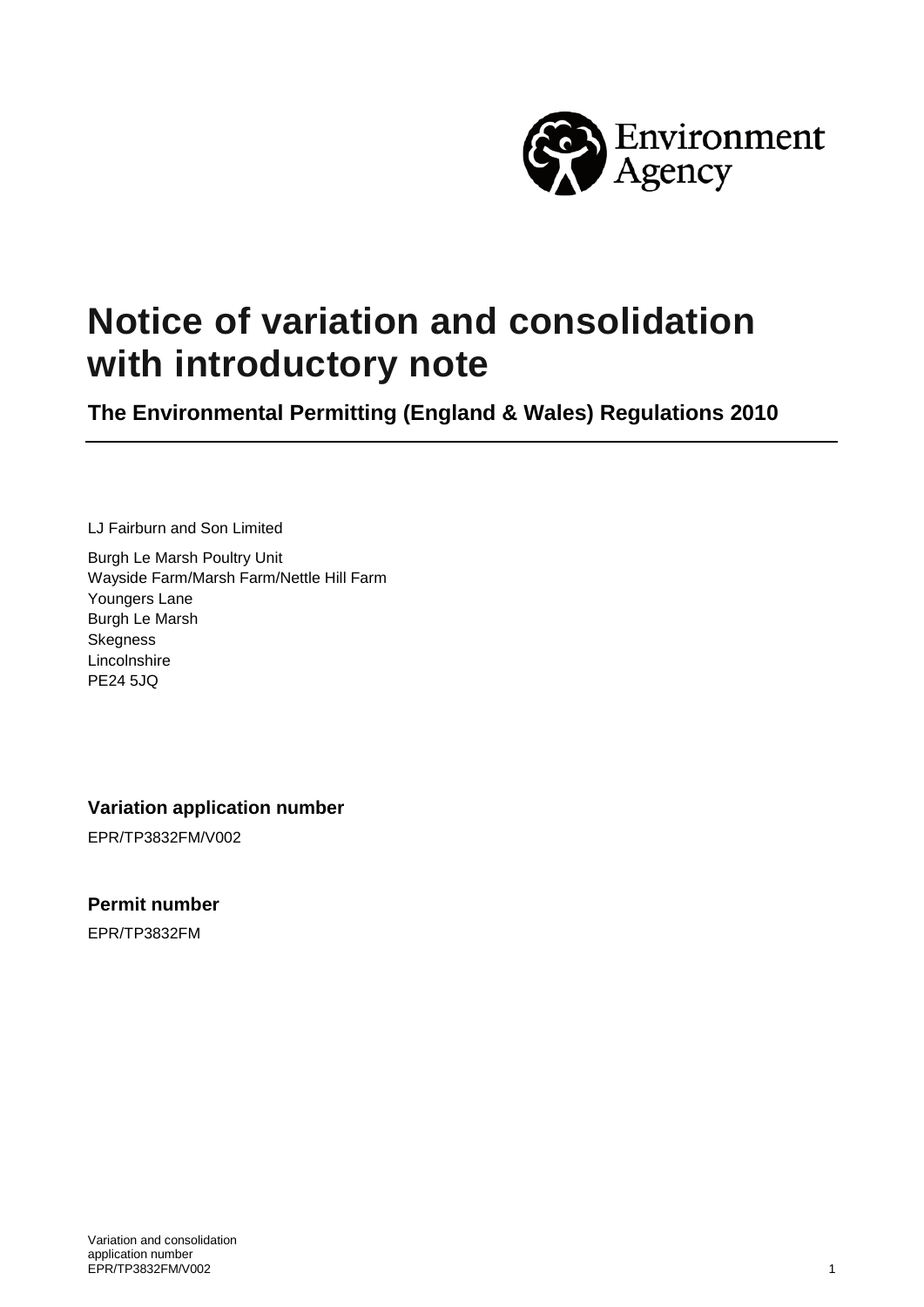## **Burgh Le Marsh Poultry Unit Permit number EPR/TP3832FM**

## **Introductory note**

### **This introductory note does not form a part of the notice.**

Under the Environmental Permitting (England & Wales) Regulations 2010 (schedule 5, part 1, paragraph 19) a variation may comprise a consolidated permit reflecting the variations and a notice specifying the variations. Schedule 1 of the notice specifies the conditions that have been varied and schedule 2 comprises a consolidated permit which reflects the variations being made.

This variation authorises the following changes, the installation of shed number 4 at Marsh Farm, housing 71,000 pullets and the inclusion into the permit of a new farm site called Nettle Hill Farm comprising 4 sheds housing 44000 organic pullets.

The rest of the installation is unchanged and continues to be operated as follows.

LJ Fairburn and Son Limited operate a poultry installation in Burgh le Marsh, Lincolnshire. The installation comprises three sites referred to as Marsh Farm, Wayside Farm and Nettle Hill Farm located approximately 200 metres apart and centred respectively on National Grid References TF52390 66059, TF52227 65771 and TF52205 66038.

Marsh Farm currently comprises three poultry houses, referred to as 'Marsh 1, 2, 3,' this variation will include an additional house 4 providing a combined capacity for 125,000 pullets. Wayside Farm comprises eight poultry houses, referred to as 'Burgh 1, 2, 3, 4, 12, 13,13a and 17', providing a combined capacity for 74,300 laying hens. Nettle Hill farm will be comprised of four houses 'Nettle 1,2,3 and 4' holding a total capacity of 44,000 pullets. Together, Marsh Farm, Wayside Farm and Nettle Hill Farm provide a total installation stocking capacity for 243,300 bird places. The average cycle length is 60 weeks for laying hens and 16 weeks for pullets.

Poultry houses at Marsh Farm 'Marsh 1, 2 3 and 4' are naturally ventilated with side intake vents and roof outlet vents. They also have Gable end extraction fans for use during hot weather periods. Poultry houses at Wayside Farm 'Burgh 1 and 2' are ventilated by side inlets and roof extraction fans. Houses 'Burgh 3 and 4' are ventilated by side inlets vents and roof outlets. Houses 'Burgh 12 and 17' have natural ventilation via side inlet vents and roof vents, '13 and 13a' are polytunnel mobile type shed being naturally ventilated by side vents only. The poultry houses at Nettle Hill Farm are naturally ventilated via side inlets and roof vents they will also have gable end fans which will only be for use during hot weather periods.

The land around the site is predominantly agricultural land with residential housing within 400m of the installation. Associated fuel and food is stored on the installation. Birds which die during the production cycle are removed from houses each day and stored on site with removal by an approved contractor. At the end of the growing period, all birds are removed from the houses and the empty houses are then washed and disinfected ready for the next crop. The wash water is channelled inside the sheds, which acts as a bund, and pumped out while washing down. All wash water and litter is exported off site for spreading to land owned by third parties. The installation is within a Nitrate Vulnerable Zone.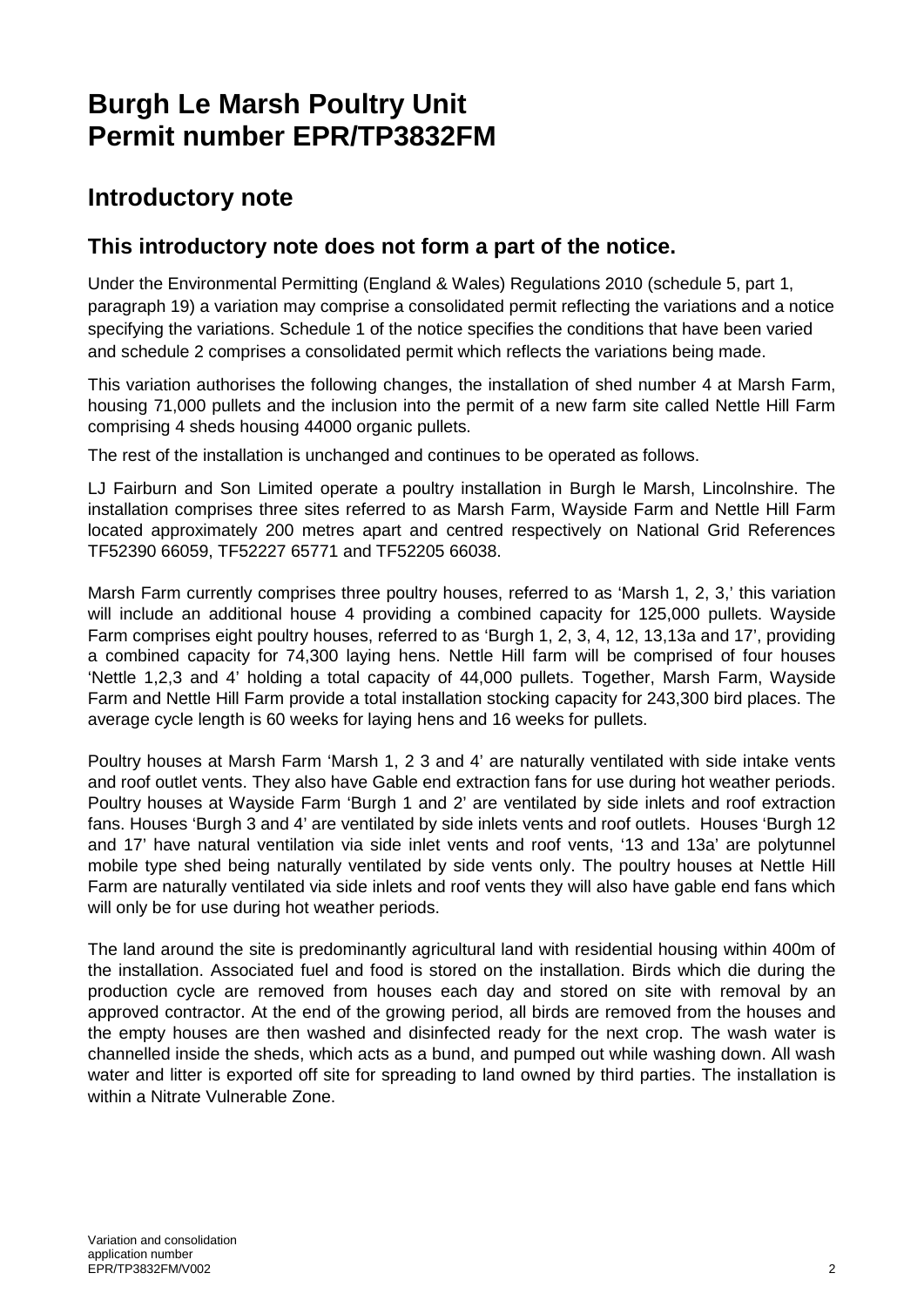Roof water from Marsh Farm and Wayside Farm poultry houses and yard surface water (during non-wash out periods) is directed to a series of soakaways and French drains acting as soakaways. Roof water from Nettle Hill Farm and yard surface water (during non-wash out periods) is directed to a boundary ditch which encompasses the site; any excess water will flow to an attenuation pond of site and naturally soak away.

Releases from this type of installation may include releases of ammonia and dust to air, releases to controlled water, land and groundwater and releases of odour and noise.

Two sites, both designated as Ramsars, Special Protection Areas (SPA) and Special Areas of Conversation (SAC), Gibraltar Point (also referred to as Saltfleet by Theddlethorpe Dunes) and The Wash are located within 10 kilometres of the installation. Bratoft Meadows and The Wash are further designated Sites of Special Scientific Interest (SSSI) located within 5 kilometres of the installation. The Local Wildlife Site of John Holden Charity Meadows, Middlemarsh Farm, The Hollies Field and Whittons Two Acres are located within 2 kilometres of the installation.

An assessment of the impact of emissions has been carried out and the installation is considered unlikely to have an adverse effect on these nature conservation sites.

This consolidation implements the requirements of the European Union Directive on Industrial Emissions.

The schedules specify the changes made to the permit.

The status log of a permit sets out the permitting history, including any changes to the permit reference number.

| Status log of the permit                                              |                         |                                                                      |  |  |
|-----------------------------------------------------------------------|-------------------------|----------------------------------------------------------------------|--|--|
| <b>Description</b>                                                    | Date                    | <b>Comments</b>                                                      |  |  |
| Application<br>EPR/TP3832FM/A001                                      | Duly Made<br>01/02/2012 | Application for intensive farming<br>poultry installation            |  |  |
| Permit determined<br>EPR/TP3832FM                                     | 01/05/2012              | Permit issued to FJ Fairbairn and<br>Son Limited                     |  |  |
| Application<br>EPR/TP3832FM/V002<br>(variation and consolidation)     | Duly made<br>25/08/2015 | Application to vary and update the<br>permit to modern conditions.   |  |  |
| Variation determined<br>EPR/TP3832FM (Billing<br>reference: TP3533EQ) | 19/10/2015              | Varied and consolidated permit<br>issued in modern condition format. |  |  |

End of introductory note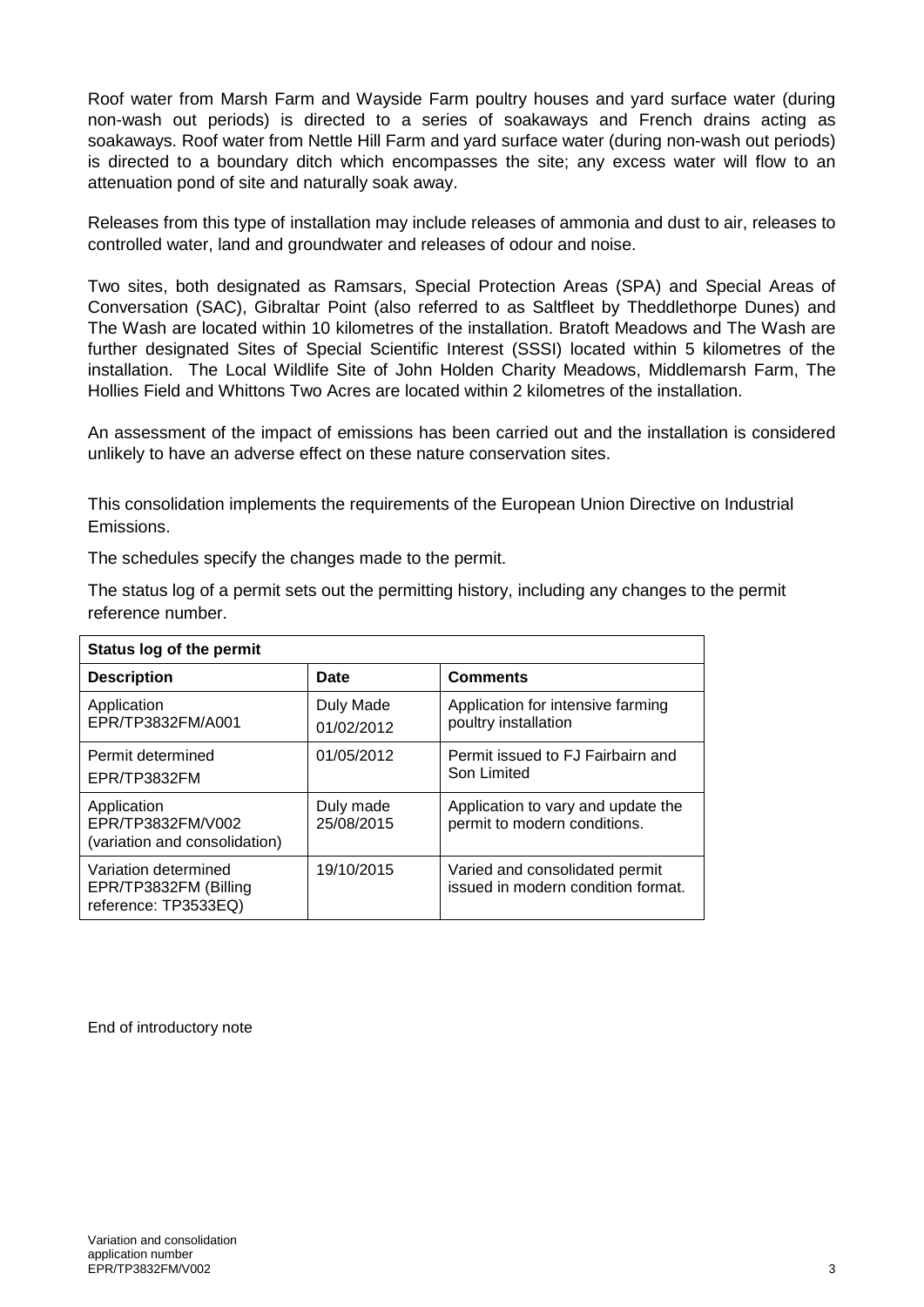## **Notice of variation and consolidation**

## **The Environmental Permitting (England and Wales) Regulations 2010**

The Environment Agency in exercise of its powers under regulation 20 of the Environmental Permitting (England and Wales) Regulations 2010 varies and consolidates

#### **Permit number**

**EPR/TP3832FM**

#### **Issued to**

**LJ Fairburn and Son Limited** ("the operator")

whose registered office is

**Ivy House Farm Office Farlesthorpe Road Bilsby Alford Lincolnshire LN13 9PL**

company registration number 1182857

to operate an installation at

**Burgh Le Marsh Poultry Unit Wayside Farm/Marsh Farm/Nettle Hill Farm Youngers Lane Burgh Le Marsh Skegness Lincolnshire PE24 5JQ**

to the extent set out in the schedules.

The notice shall take effect from 19/10/2015

| <b>Name</b>         | Date       |
|---------------------|------------|
| <b>Mike Jenkins</b> | 19/10/2015 |

Authorised on behalf of the Environment Agency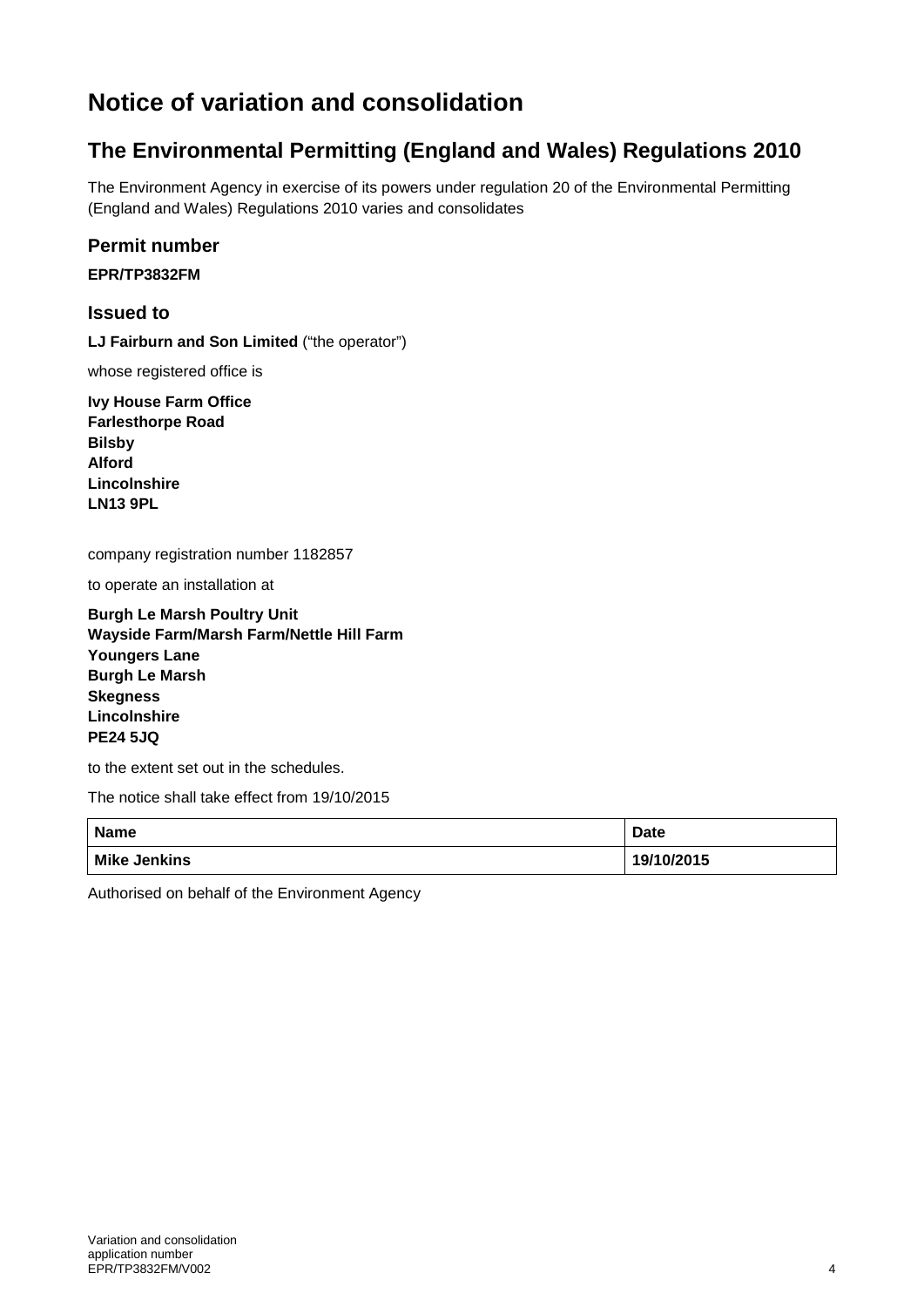#### **Schedule 1**

All conditions have been varied by the consolidated permit EPR/TP3832FM as a result of the application made by the operator.

### **Schedule 2 – consolidated permit**

Consolidated permit issued as a separate document.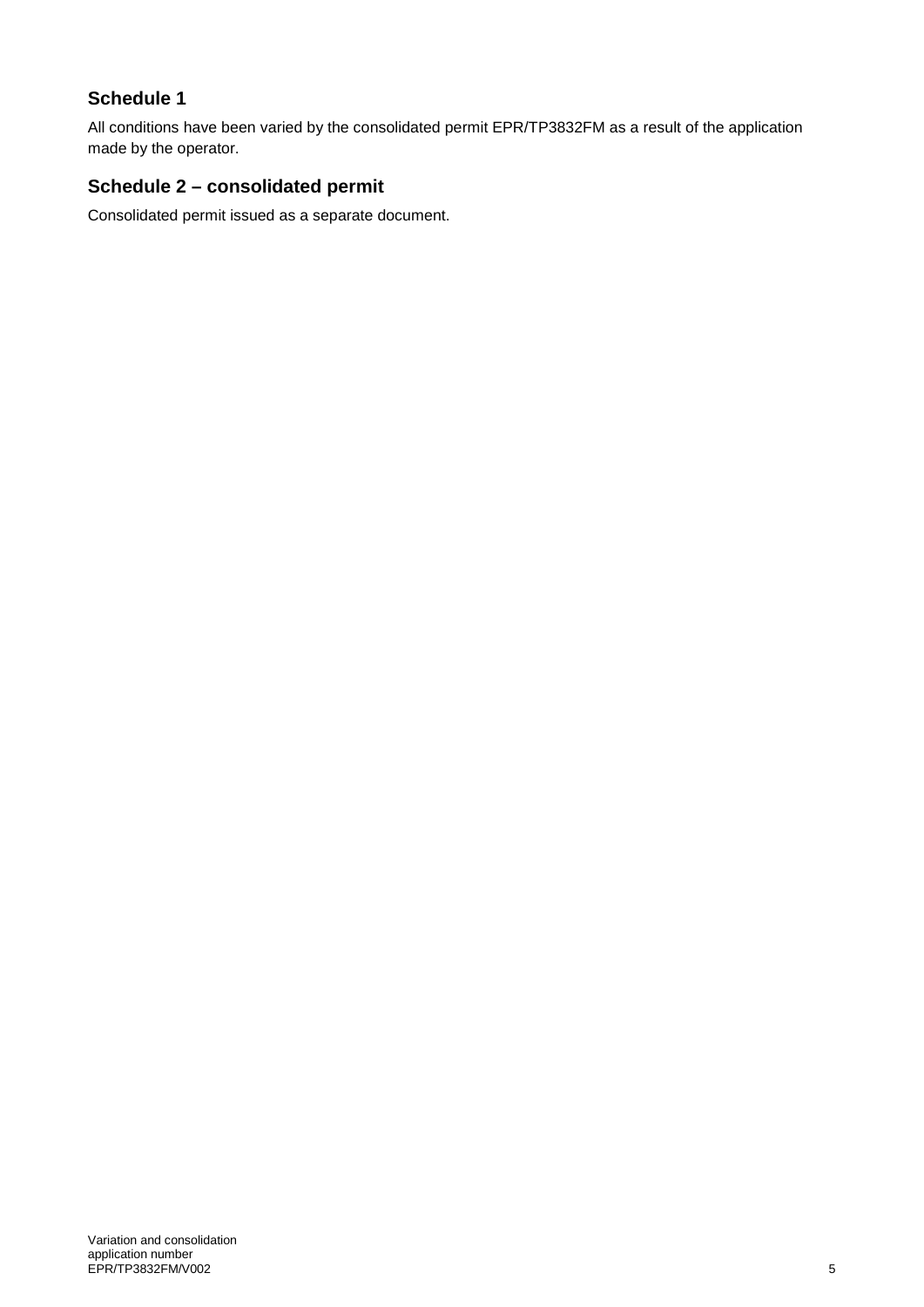## **Permit**

## **The Environmental Permitting (England and Wales) Regulations 2010**

#### **Permit number**

#### **EPR/TP3832FM**

This is the consolidated permit referred to in the variation and consolidation notice for application EPR/TP3832FM/V002 authorising,

**LJ Fairburn and Son Limited** ("the operator"),

whose registered office is

**Ivy House Farm Office Farlesthorpe Road Bilsby Alford Lincolnshire LN13 9PL**

company registration number 1182857

to operate an installation at

**Burgh Le Marsh Poultry Unit Wayside Farm/Marsh Farm/Nettle Hill Farm Youngers Lane Burgh Le Marsh Skegness Lincolnshire PE24 5JQ**

to the extent authorised by and subject to the conditions of this permit.

| <b>Name</b>         | Date       |
|---------------------|------------|
| <b>Mike Jenkins</b> | 19/10/2015 |

Authorised on behalf of the Environment Agency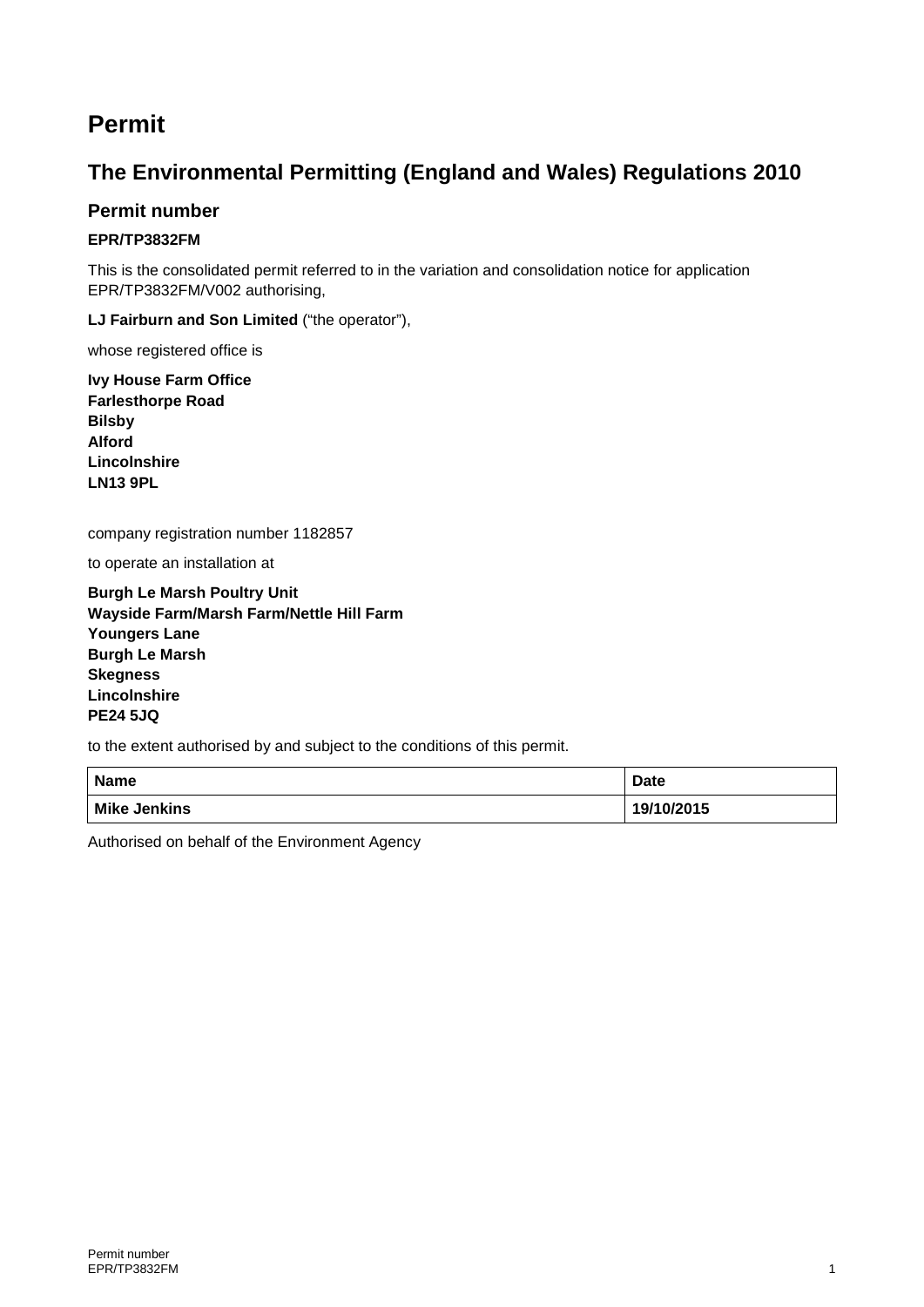## **Conditions**

## **1 Management**

#### **1.1 General management**

- 1.1.1 The operator shall manage and operate the activities:
	- (a) in accordance with a written management system that identifies and minimises risks of pollution, including those arising from operations, maintenance, accidents, incidents, non-conformances, closure and those drawn to the attention of the operator as a result of complaints; and
	- (b) using sufficient competent persons and resources.
- 1.1.2 Records demonstrating compliance with condition 1.1.1 shall be maintained.
- 1.1.3 Any person having duties that are or may be affected by the matters set out in this permit shall have convenient access to a copy of it kept at or near the place where those duties are carried out.

### **1.2 Energy efficiency**

- 1.2.1 The operator shall:
	- (a) take appropriate measures to ensure that energy is used efficiently in the activities;
	- (b) review and record at least every four years whether there are suitable opportunities to improve the energy efficiency of the activities; and
	- (c) take any further appropriate measures identified by a review.

### **1.3 Efficient use of raw materials**

- 1.3.1 The operator shall:
	- (a) take appropriate measures to ensure that raw materials and water are used efficiently in the activities;
	- (b) maintain records of raw materials and water used in the activities;
	- (c) review and record at least every four years whether there are suitable alternative materials that could reduce environmental impact or opportunities to improve the efficiency of raw material and water use; and
	- (d) take any further appropriate measures identified by a review.

### **1.4 Avoidance, recovery and disposal of wastes produced by the activities**

- 1.4.1 The operator shall take appropriate measures to ensure that:
	- (a) the waste hierarchy referred to in Article 4 of the Waste Framework Directive is applied to the generation of waste by the activities;
	- (b) any waste generated by the activities is treated in accordance with the waste hierarchy referred to in Article 4 of the Waste Framework Directive; and
	- (c) where disposal is necessary, this is undertaken in a manner which minimises its impact on the environment.
- 1.4.2 The operator shall review and record at least every four years whether changes to those measures should be made and take any further appropriate measures identified by a review.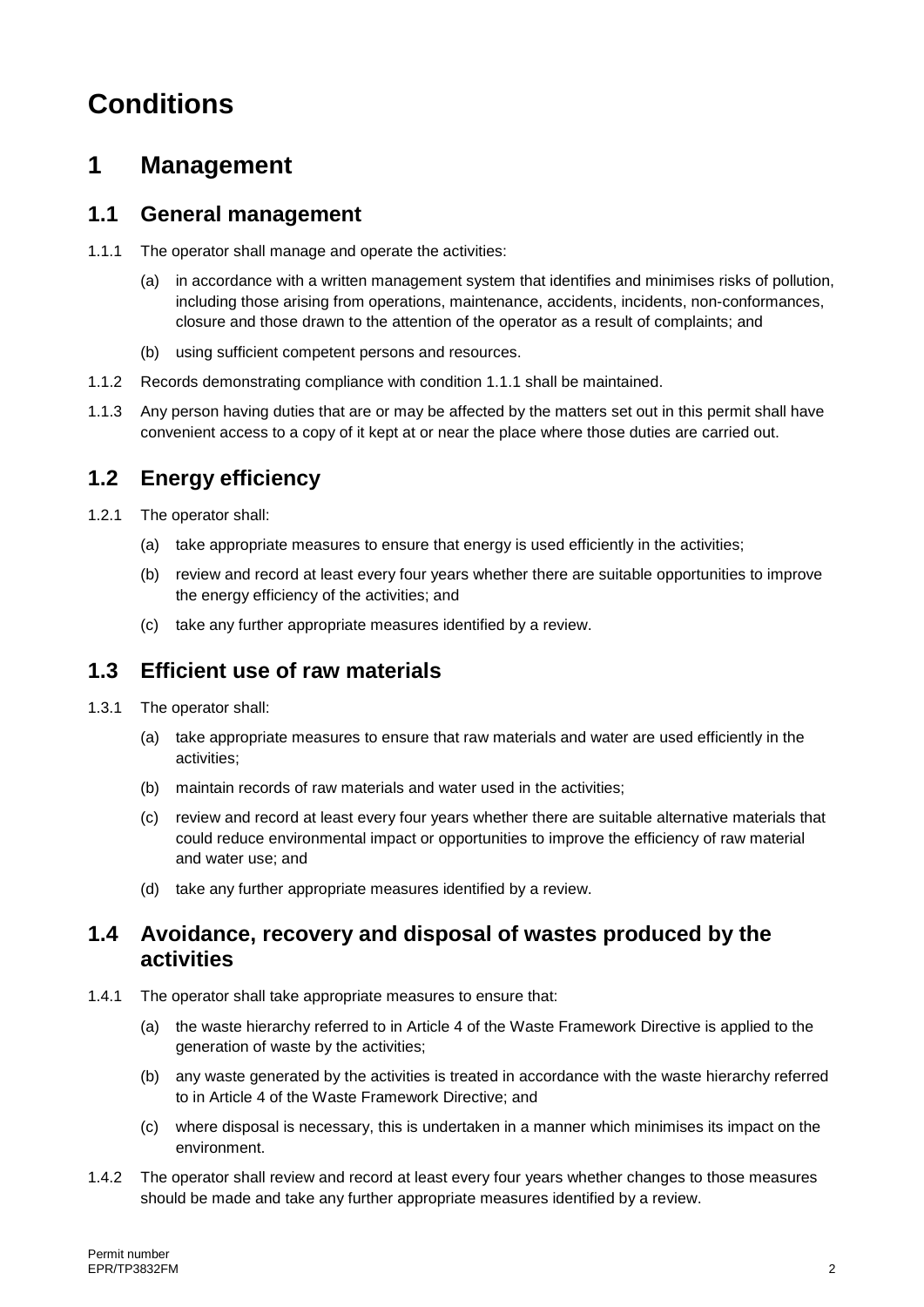## **2 Operations**

## **2.1 Permitted activities**

2.1.1 The operator is only authorised to carry out the activities specified in schedule 1 table S1.1 (the "activities").

## **2.2 The site**

2.2.1 The activities shall not extend beyond the site, being the land shown edged in green on the site plan at schedule 7 to this permit.

## **2.3 Operating techniques**

- 2.3.1 The activities shall, subject to the conditions of this permit, be operated using the techniques and in the manner described in the documentation specified in schedule 1, table S1.2, unless otherwise agreed in writing by the Environment Agency.
- 2.3.2 If notified by the Environment Agency that the activities are giving rise to pollution, the operator shall submit to the Environment Agency for approval within the period specified, a revision of any plan or other documentation ("plan") specified in schedule 1, table S1.2 or otherwise required under this permit which identifies and minimises the risks of pollution relevant to that plan, and shall implement the approved revised plan in place of the original from the date of approval, unless otherwise agreed in writing by the Environment Agency.
- 2.3.3 The operator shall maintain and implement a system to record the number of animal places and animal movements.
- 2.3.4 Any raw materials or fuels listed in schedule 2 table S2.1 shall conform to the specifications set out in that table.
- 2.3.5 The operator shall take appropriate measures in off-site disposal or recovery of solid manure or slurry to prevent, or where this is not practicable, to minimise pollution.
- 2.3.6 The operator shall ensure that where waste produced by the activities is sent to a relevant waste operation, that operation is provided with the following information, prior to the receipt of the waste:
	- (a) the nature of the process producing the waste;
	- (b) the composition of the waste;
	- (c) the handling requirements of the waste;
	- (d) the hazardous property associated with the waste, if applicable; and
	- (e) the waste code of the waste.
- 2.3.7 The operator shall ensure that where waste produced by the activities is sent to a landfill site, it meets the waste acceptance criteria for that landfill.

## **3 Emissions and monitoring**

#### **3.1 Emissions to water, air or land**

- 3.1.1 There shall be no point source emissions to water, air or land except from the sources and emission points listed in schedule 3 tables S3.1 and S3.2.
- 3.1.2 Periodic monitoring shall be carried out at least once every 5 years for groundwater and 10 years for soil, unless such monitoring is based on a systematic appraisal of the risk of contamination.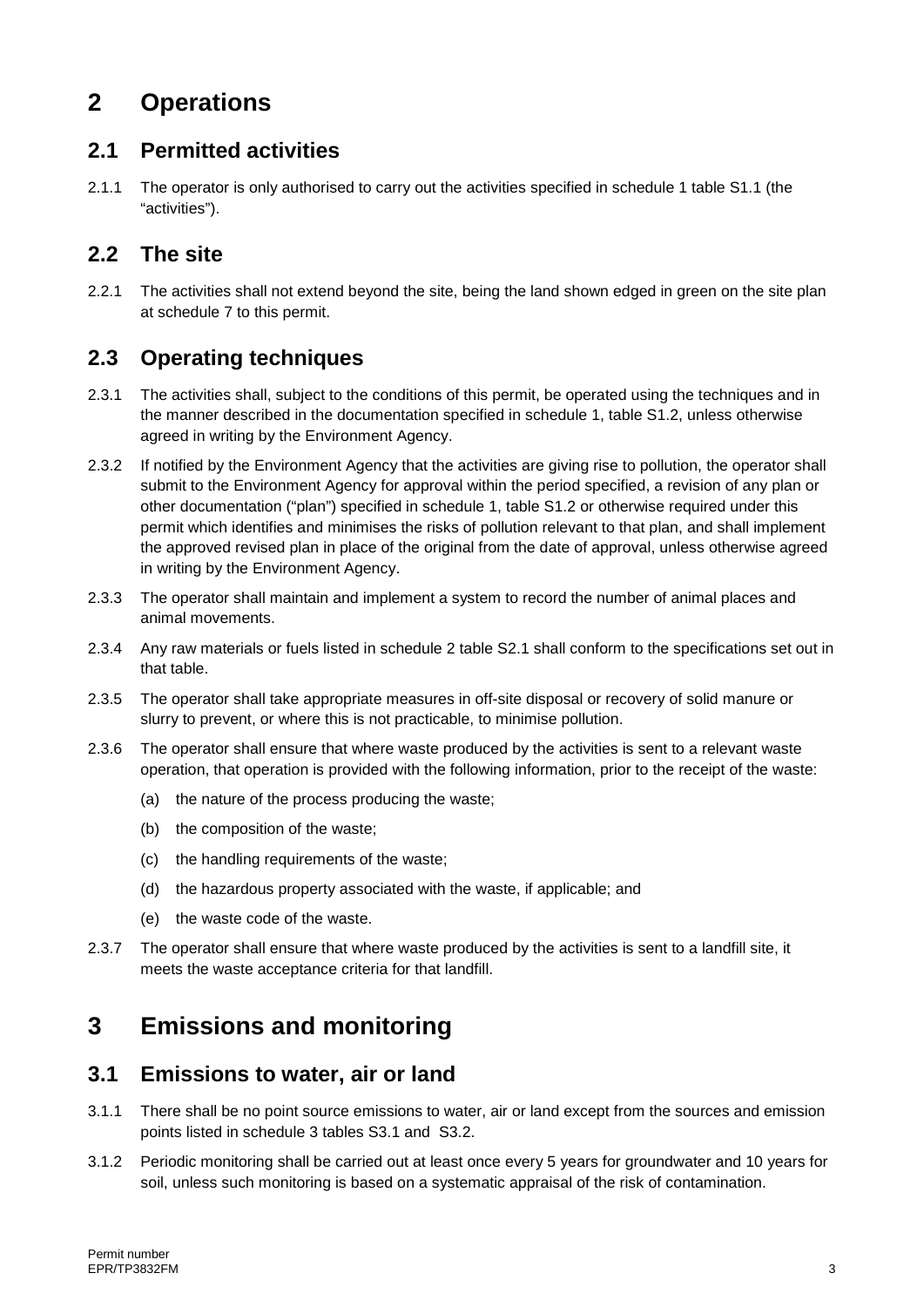## **3.2 Emissions of substances not controlled by emission limits**

- 3.2.1 Emissions of substances not controlled by emission limits (excluding odour) shall not cause pollution. The operator shall not be taken to have breached this condition if appropriate measures, including, but not limited to, those specified in any approved emissions management plan, have been taken to prevent or where that is not practicable, to minimise, those emissions.
- 3.2.2 The operator shall:
	- (a) if notified by the Environment Agency that the activities are giving rise to pollution, submit to the Environment Agency for approval within the period specified, an emissions management plan which identifies and minimises the risks of pollution from emissions of substances not controlled by emission limits; and
	- (b) implement the approved emissions management plan, from the date of approval, unless otherwise agreed in writing by the Environment Agency.
- 3.2.3 All liquids in containers, whose emission to water or land could cause pollution, shall be provided with secondary containment, unless the operator has used other appropriate measures to prevent or where that is not practicable, to minimise, leakage and spillage from the primary container.

### **3.3 Odour**

3.3.1 Emissions from the activities shall be free from odour at levels likely to cause pollution outside the site, as perceived by an authorised officer of the Environment Agency, unless the operator has used appropriate measures, including, but not limited to, those specified in any approved odour management plan, to prevent or where that is not practicable to minimise the odour.

### **3.4 Noise and vibration**

3.4.1 Emissions from the activities shall be free from noise and vibration at levels likely to cause pollution outside the site, as perceived by an authorised officer of the Environment Agency, unless the operator has used appropriate measures, including, but not limited to, those specified in any approved noise and vibration management plan to prevent or where that is not practicable to minimise the noise and vibration.

## **3.5 Monitoring**

- 3.5.1 The operator shall, unless otherwise agreed in writing by the Environment Agency, undertake the monitoring specified in the following tables in schedule 3 to this permit:
	- (a) point source emissions specified in tables S3.1 and S3.2

#### **3.6 Pests**

- 3.6.1 The activities shall not give rise to the presence of pests which are likely to cause pollution, hazard or annoyance outside the boundary of the site. The operator shall not be taken to have breached this condition if appropriate measures, including, but not limited to, those specified in any approved pests management plan, have been taken to prevent or where that is not practicable, to minimise the presence of pests on the site.
- 3.6.2 The operator shall:
	- (a) if notified by the Environment Agency, submit to the Environment Agency for approval within the period specified, a pests management plan which identifies and minimises risks of pollution, hazard or annoyance from pests;
	- (b) implement the pests management plan, from the date of approval, unless otherwise agreed in writing by the Environment Agency.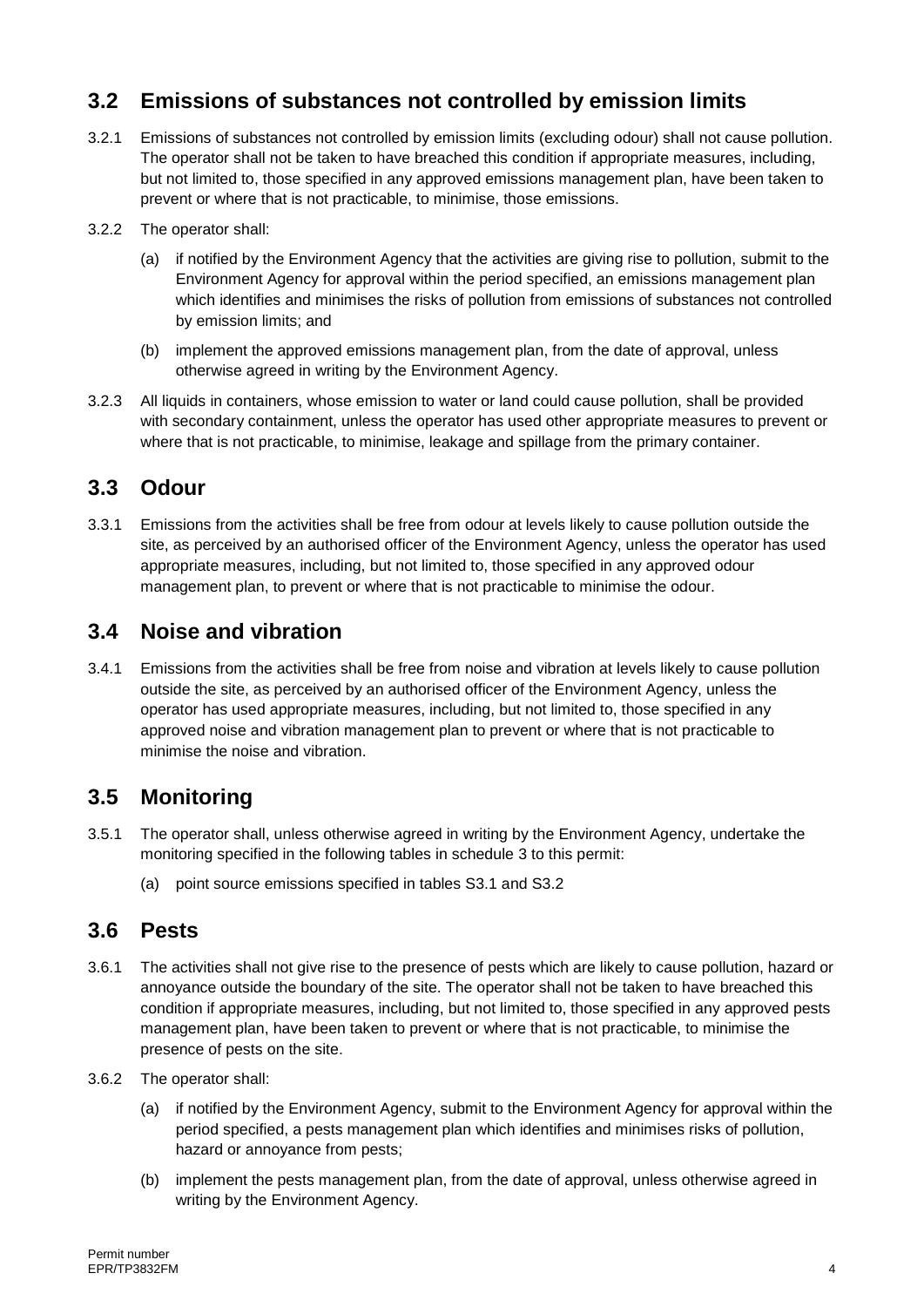## **4 Information**

### **4.1 Records**

- 4.1.1 All records required to be made by this permit shall:
	- (a) be legible;
	- (b) be made as soon as reasonably practicable;
	- (c) if amended, be amended in such a way that the original and any subsequent amendments remain legible, or are capable of retrieval; and
	- (d) be retained, unless otherwise agreed in writing by the Environment Agency, for at least 6 years from the date when the records were made, or in the case of the following records until permit surrender:
		- (i) off-site environmental effects; and
		- (ii) matters which affect the condition of the land and groundwater.
- 4.1.2 The operator shall keep on site all records, plans and the management system required to be maintained by this permit, unless otherwise agreed in writing by the Environment Agency.

## **4.2 Reporting**

- 4.2.1 The operator shall send all reports and notifications required by the permit to the Environment Agency using the contact details supplied in writing by the Environment Agency.
- 4.2.2 The operator shall, unless notice under this condition has been served within the preceding four years, submit to the Environment Agency, within six months of receipt of a written notice, a report assessing whether there are other appropriate measures that could be taken to prevent, or where that is not practicable, to minimise pollution.

### **4.3 Notifications**

- 4.3.1 In the event:
	- (a) that the operation of the activities gives rise to an incident or accident which significantly affects or may significantly affect the environment, the operator must immediately—
		- (i) inform the Environment Agency,
		- (ii) take the measures necessary to limit the environmental consequences of such an incident or accident, and
		- (iii) take the measures necessary to prevent further possible incidents or accidents;
	- (b) of a breach of any permit condition the operator must immediately—
		- (i) inform the Environment Agency, and
		- (ii) take the measures necessary to ensure that compliance is restored within the shortest possible time;
	- (c) of a breach of permit condition which poses an immediate danger to human health or threatens to cause an immediate significant adverse effect on the environment, the operator must immediately suspend the operation of the activities or the relevant part of it until compliance with the permit conditions has been restored.
- 4.3.2 Any information provided under condition 4.3.1 shall be confirmed by sending the information listed in schedule 5 to this permit within the time period specified in that schedule.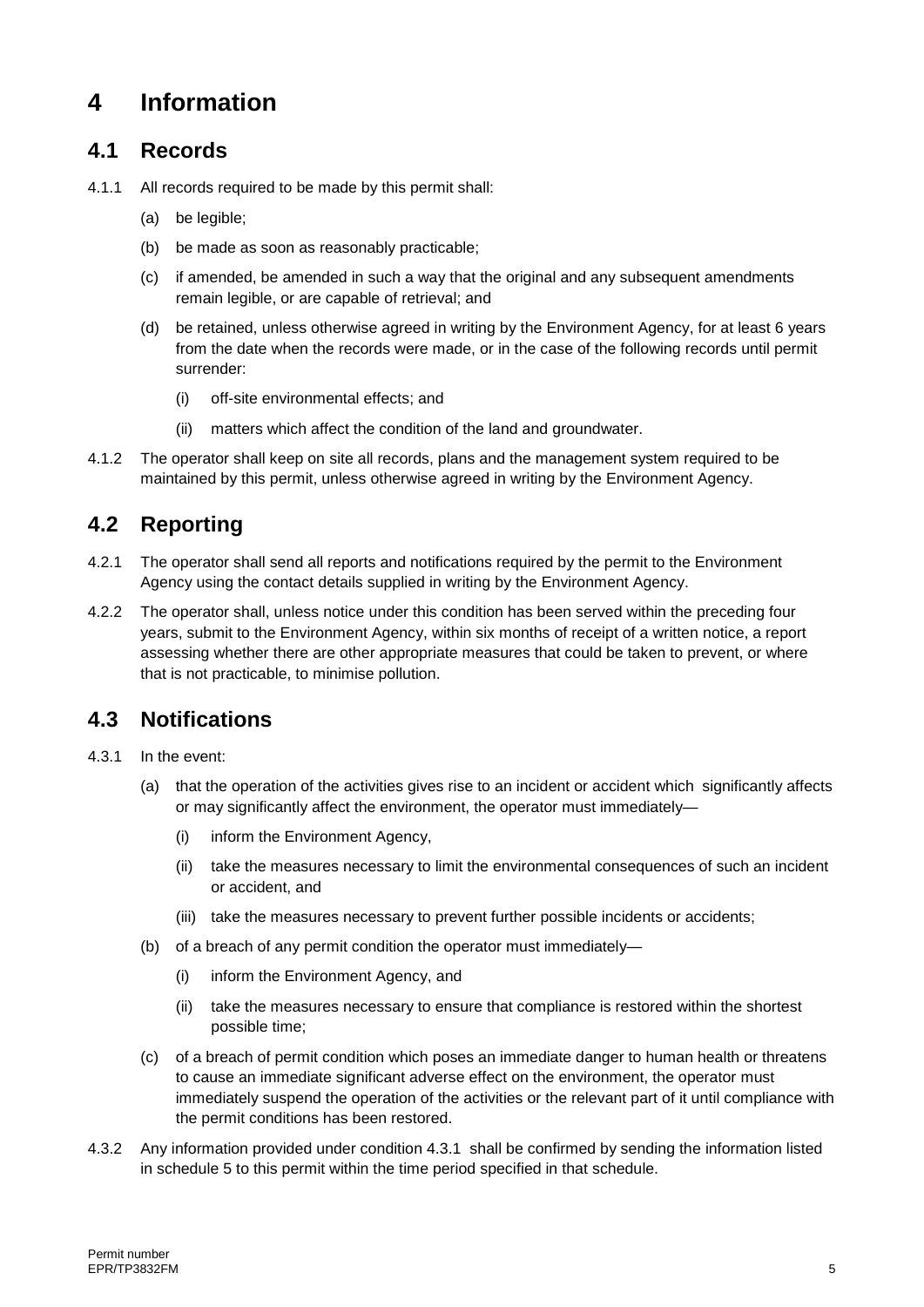- 4.3.3 Where the Environment Agency has requested in writing that it shall be notified when the operator is to undertake monitoring and/or spot sampling, the operator shall inform the Environment Agency when the relevant monitoring and/or spot sampling is to take place. The operator shall provide this information to the Environment Agency at least 14 days before the date the monitoring is to be undertaken.
- 4.3.4 The Environment Agency shall be notified within 14 days of the occurrence of the following matters, except where such disclosure is prohibited by Stock Exchange rules:

Where the operator is a registered company:

- (a) any change in the operator's trading name, registered name or registered office address; and
- (b) any steps taken with a view to the operator going into administration, entering into a company voluntary arrangement or being wound up.

Where the operator is a corporate body other than a registered company:

- (a) any change in the operator's name or address; and
- (b) any steps taken with a view to the dissolution of the operator.

In any other case:

- (a) the death of any of the named operators (where the operator consists of more than one named individual);
- (b) any change in the operator's name(s) or address(es); and
- (c) any steps taken with a view to the operator, or any one of them, going into bankruptcy, entering into a composition or arrangement with creditors, or, in the case of them being in a partnership, dissolving the partnership.
- 4.3.5 Where the operator proposes to make a change in the nature or functioning, or an extension of the activities, which may have consequences for the environment and the change is not otherwise the subject of an application for approval under the Regulations or this permit:
	- (a) the Environment Agency shall be notified at least 14 days before making the change; and
	- (b) the notification shall contain a description of the proposed change in operation.
- 4.3.6 The Environment Agency shall be given at least 14 days notice before implementation of any part of the site closure plan.
- 4.3.7 Where the operator has entered into a climate change agreement with the Government, the Environment Agency shall be notified within one month of:
	- (a) a decision by the Secretary of State not to re-certify the agreement;
	- (b) a decision by either the operator or the Secretary of State to terminate the agreement; and
	- (c) any subsequent decision by the Secretary of State to re-certify such an agreement.

#### **4.4 Interpretation**

- 4.4.1 In this permit the expressions listed in schedule 6 shall have the meaning given in that schedule.
- 4.4.2 In this permit references to reports and notifications mean written reports and notifications, except where reference is made to notification being made "immediately", in which case it may be provided by telephone.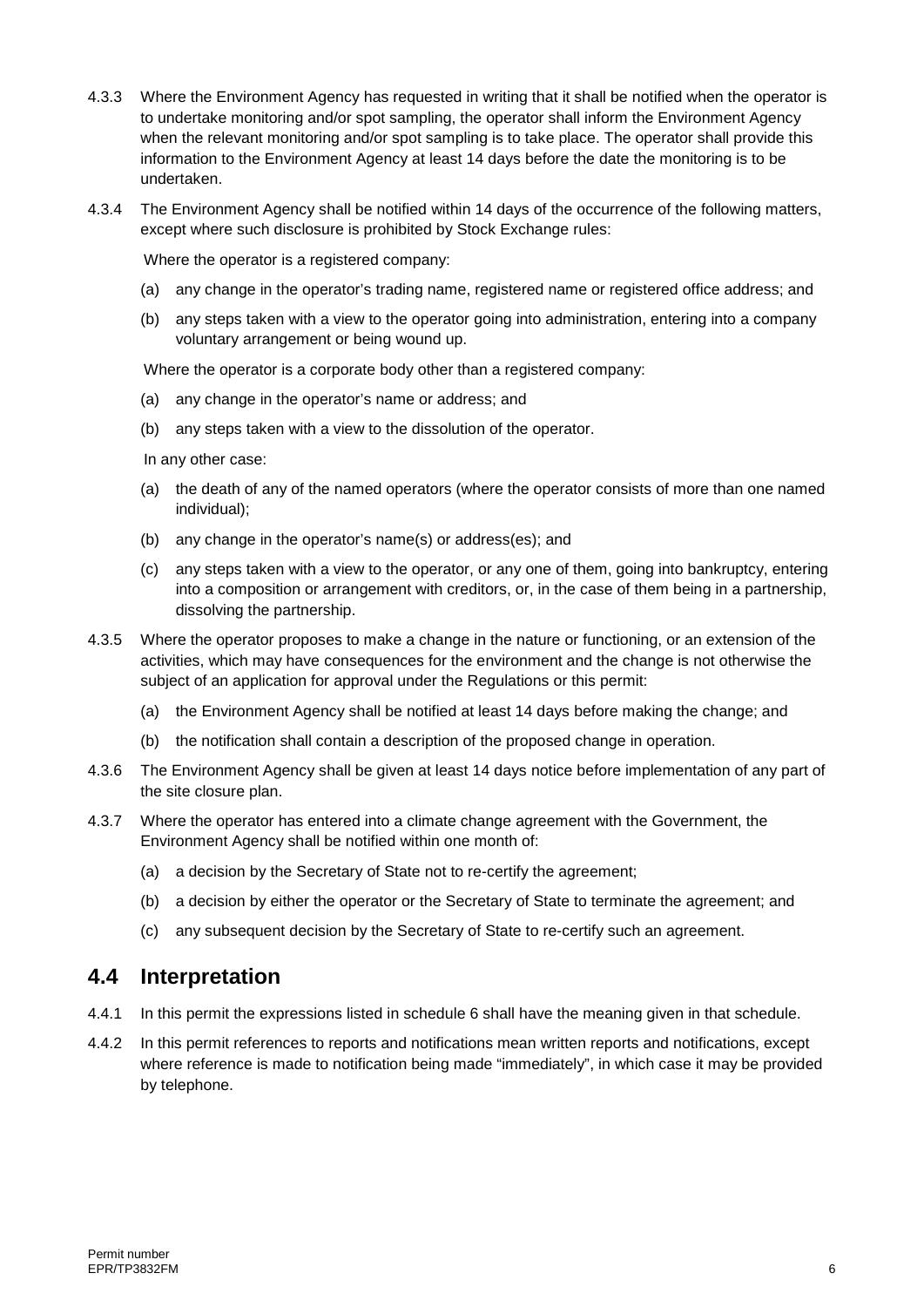# **Schedule 1 – Operations**

| <b>Table S1.1 activities</b>                                                                                   |                                                                                                                          |                                                                                                                            |  |  |
|----------------------------------------------------------------------------------------------------------------|--------------------------------------------------------------------------------------------------------------------------|----------------------------------------------------------------------------------------------------------------------------|--|--|
| Activity listed in Schedule 1<br>of the EP Regulations                                                         | Description of specified<br>activity                                                                                     | Limits of specified activity                                                                                               |  |  |
| Section 6.9 A(1)(a)(i) Rearing<br>of poultry intensively in an<br>installation with more than<br>40,000 places | The rearing of poultry in a<br>facility with a capacity for<br>74,300 laying hen places<br>and 169,000 pullet<br>places. | From receipt of birds, raw<br>materials and fuels onto the site<br>to removal of birds and<br>associated wastes from site. |  |  |
| <b>Directly Associated Activity</b>                                                                            |                                                                                                                          |                                                                                                                            |  |  |
|                                                                                                                |                                                                                                                          |                                                                                                                            |  |  |

| <b>Table S1.2 Operating techniques</b>                             |                                                                                                                                                                                                                      |                                               |  |  |
|--------------------------------------------------------------------|----------------------------------------------------------------------------------------------------------------------------------------------------------------------------------------------------------------------|-----------------------------------------------|--|--|
| Description                                                        | Parts                                                                                                                                                                                                                | Date<br>Received                              |  |  |
| Application<br>EPR/TP3832FM/A001                                   | Responses to Part B3 section 3 of the application<br>form and referenced supporting documentation,<br>including the Odour Management Plan and Noise<br>Management Plan.                                              | 01/02/2012                                    |  |  |
| Application for variation<br>EPR/TP3832FM/V002                     | Responses to part C2 section 2 and 3 and part C3<br>section 3 of the application form.                                                                                                                               | 25/08/2015                                    |  |  |
| Request for further<br>information dated<br>12/08/2015, 20/08/2015 | Responses, re-submission of part C2, Updated<br>copy of Site Condition Report, confirmation in<br>increase of bird numbers at Marsh Farm and<br>Nettle Hill Farm. Request for site drainage plan for<br>Nettle Hill. | 13/08/2012<br>20/08/2015<br>and<br>25/08/2015 |  |  |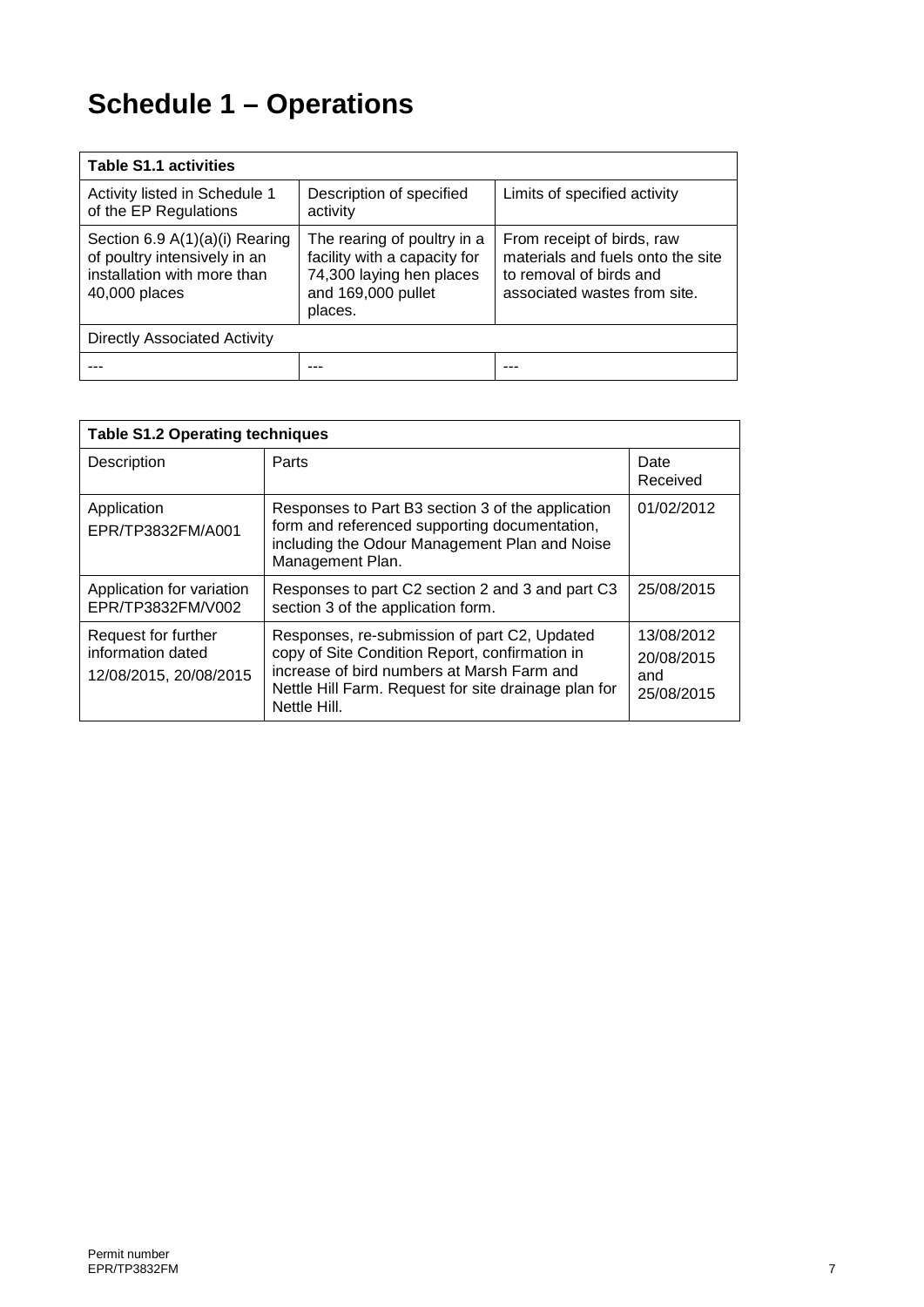# **Schedule 2 – Waste types, raw materials and fuels**

| l Table S2.1 Raw materials and fuels l |                      |
|----------------------------------------|----------------------|
| Raw materials and fuel description     | <b>Specification</b> |
|                                        |                      |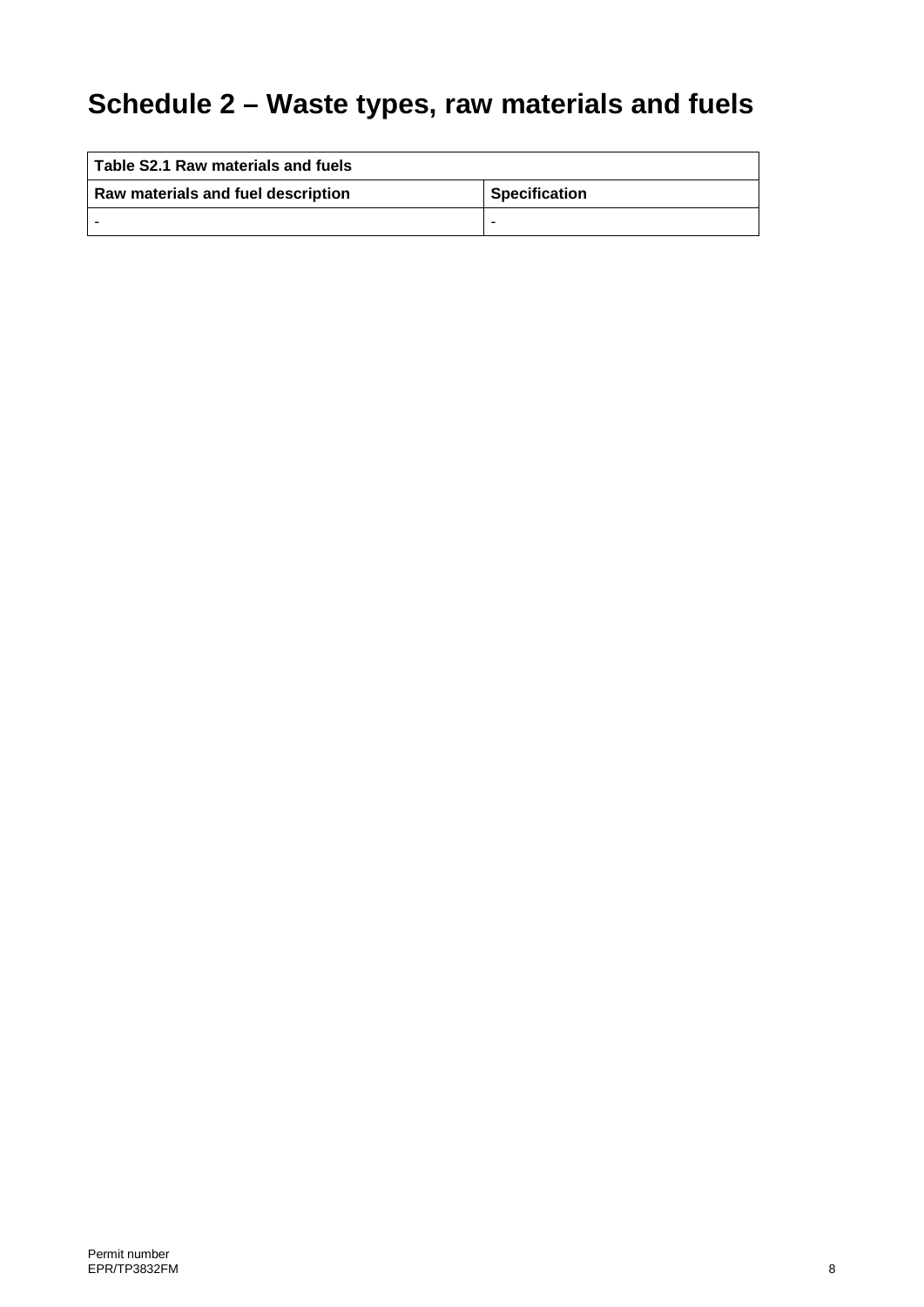# **Schedule 3 – Emissions and monitoring**

| Table S3.1 Point source emissions to air - emission limits and monitoring requirements                                                                                                                |               |                                    |                          |                     |                         |                                     |
|-------------------------------------------------------------------------------------------------------------------------------------------------------------------------------------------------------|---------------|------------------------------------|--------------------------|---------------------|-------------------------|-------------------------------------|
| Emission point ref.<br>& location                                                                                                                                                                     | Parameter     | Source                             | Limit<br>(incl.<br>Unit) | Reference<br>period | Monitoring<br>frequency | Monitoring<br>standard or<br>method |
| Wayside Farm<br>(Burgh)                                                                                                                                                                               |               |                                    |                          |                     |                         |                                     |
| Side inlet and roof<br>fan outlets on<br>poultry houses 1<br>and 2 as confirmed<br>by email dated<br>27/08/2015                                                                                       | $---$         | Poultry<br>houses 1<br>and 2       | $---$                    | $---$               | $---$                   | $---$                               |
| Side inlets and roof<br>vent outlets on<br>poultry houses 3,<br>4, 12 & 17 as<br>confirmed by email<br>dated 27/08/2015                                                                               | $---$         | Poultry<br>houses 3, 4,<br>12 & 17 | $---$                    | $---$               | $---$                   | ---                                 |
| Side vents only on<br>poultry houses 13<br>&13a as confirmed<br>by email dated<br>02/09/2015                                                                                                          | $\frac{1}{2}$ | Poultry<br>houses 13<br>& 13a      | $---$                    | ---                 | $---$                   | ---                                 |
| Exhaust from the<br>generator shown<br>on the Wayside<br>Farm House<br><b>Ventilation Plan</b><br>provided as part of<br>the Application<br>EPR/TP3832FM/A<br>001                                     | $---$         | Generator                          | ---                      | ---                 | ---                     | ---                                 |
| Vent from the<br>integral fuel tank to<br>the diesel<br>generator shown<br>on the Wayside<br>Farm House<br><b>Ventilation Plan</b><br>provided as part of<br>the Application<br>EPR/TP3832FM/A<br>001 | $---$         | Generator<br>fuel tank             | $---$                    | $---$               | $---$                   | ---                                 |
| Marsh farm                                                                                                                                                                                            |               |                                    |                          |                     |                         |                                     |
| Side inlets vents<br>and roof vent<br>outlets on poultry<br>houses 1-4.<br>End fans for<br>extraction in hot<br>weather as<br>confirmed by email<br>dated 27/08/2015                                  | $---$         | Poultry<br>houses 1,<br>2, 3 & 4   | $---$                    | ---                 | $---$                   |                                     |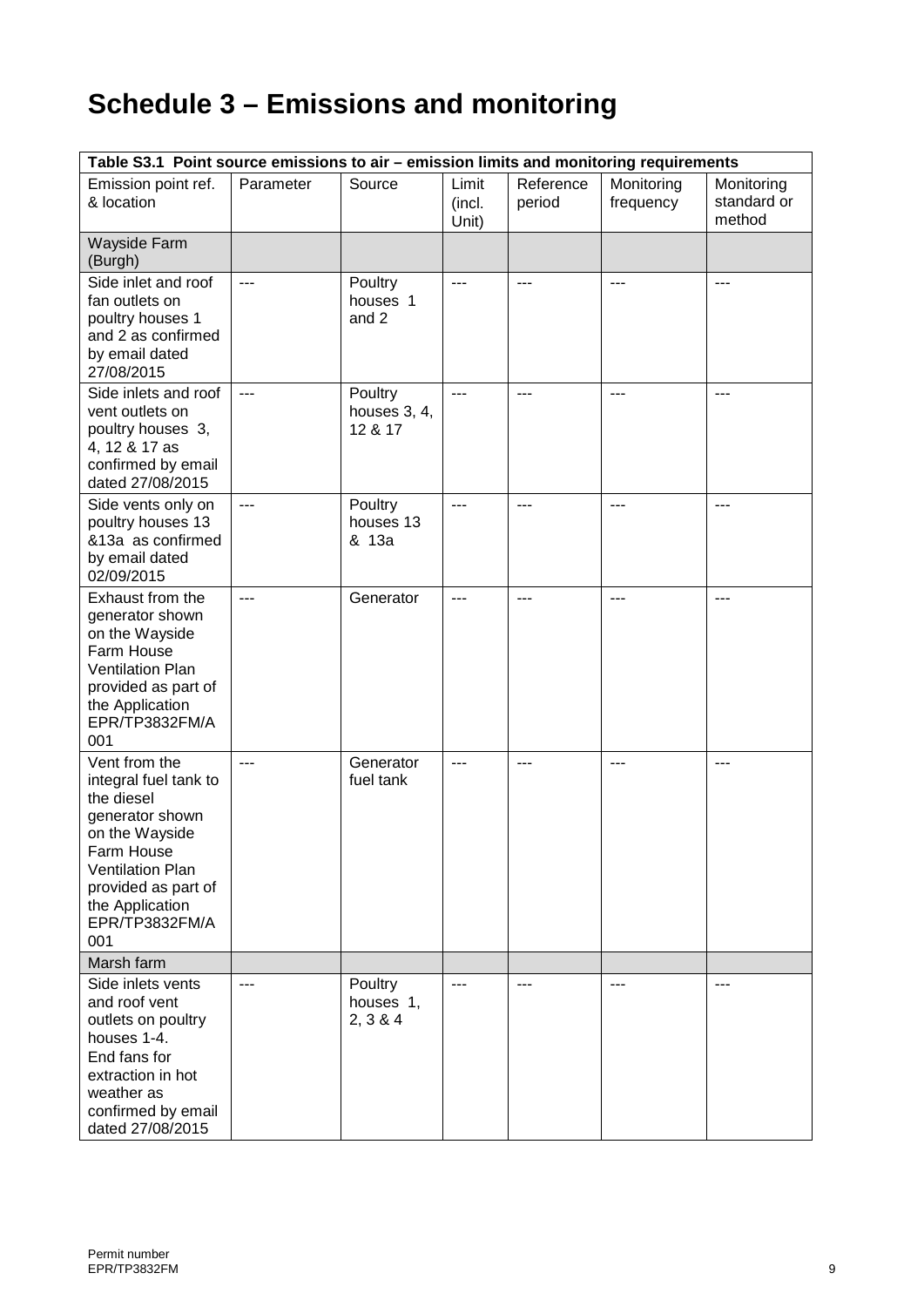| Table S3.1 Point source emissions to air - emission limits and monitoring requirements                                                                                                              |                |                                  |                          |                     |                         |                                     |
|-----------------------------------------------------------------------------------------------------------------------------------------------------------------------------------------------------|----------------|----------------------------------|--------------------------|---------------------|-------------------------|-------------------------------------|
| Emission point ref.<br>& location                                                                                                                                                                   | Parameter      | Source                           | Limit<br>(incl.<br>Unit) | Reference<br>period | Monitoring<br>frequency | Monitoring<br>standard or<br>method |
| Exhaust from the<br>generator shown<br>on the Marsh Farm<br><b>House Ventilation</b><br>Plan provided as<br>part of the<br>Application<br>EPR/TP3832FM/A<br>001                                     | $\overline{a}$ | Generator                        | ---                      | ---                 | $---$                   | $\overline{a}$                      |
| Vent from the<br>integral fuel tank to<br>the diesel<br>generator shown<br>on the Marsh Farm<br><b>House Ventilation</b><br>Plan provided as<br>part of the<br>Application<br>EPR/TP3832FM/A<br>001 | $\overline{a}$ | Generator<br>fuel tank           | $\overline{a}$           | ---                 | ---                     | ---                                 |
| <b>Nettle Hill Farm</b>                                                                                                                                                                             |                |                                  |                          |                     |                         |                                     |
| Side inlets vents<br>and roof vent<br>outlets on poultry<br>houses 1-4.End<br>fans for extraction<br>in hot weather as<br>confirmed by email<br>dated 27/08/2015                                    | $---$          | Poultry<br>houses 1,<br>2, 3 & 4 | $---$                    | ---                 | $- - -$                 | $---$                               |
| Exhaust from the<br>generator on the<br>Nettle Hill Farm<br>confirmed by email<br>dated 09/09/2015                                                                                                  | $---$          | Generator                        | $---$                    | ---                 | $---$                   | $---$                               |
| Vent from the<br>integral fuel tank to<br>the diesel<br>generator on the<br>Nettle Hill Farm<br>confirmed by email<br>dated 09/09/2015                                                              | $- - -$        | Generator<br>fuel tank           | ---                      | $- - -$             | $---$                   | $- - -$                             |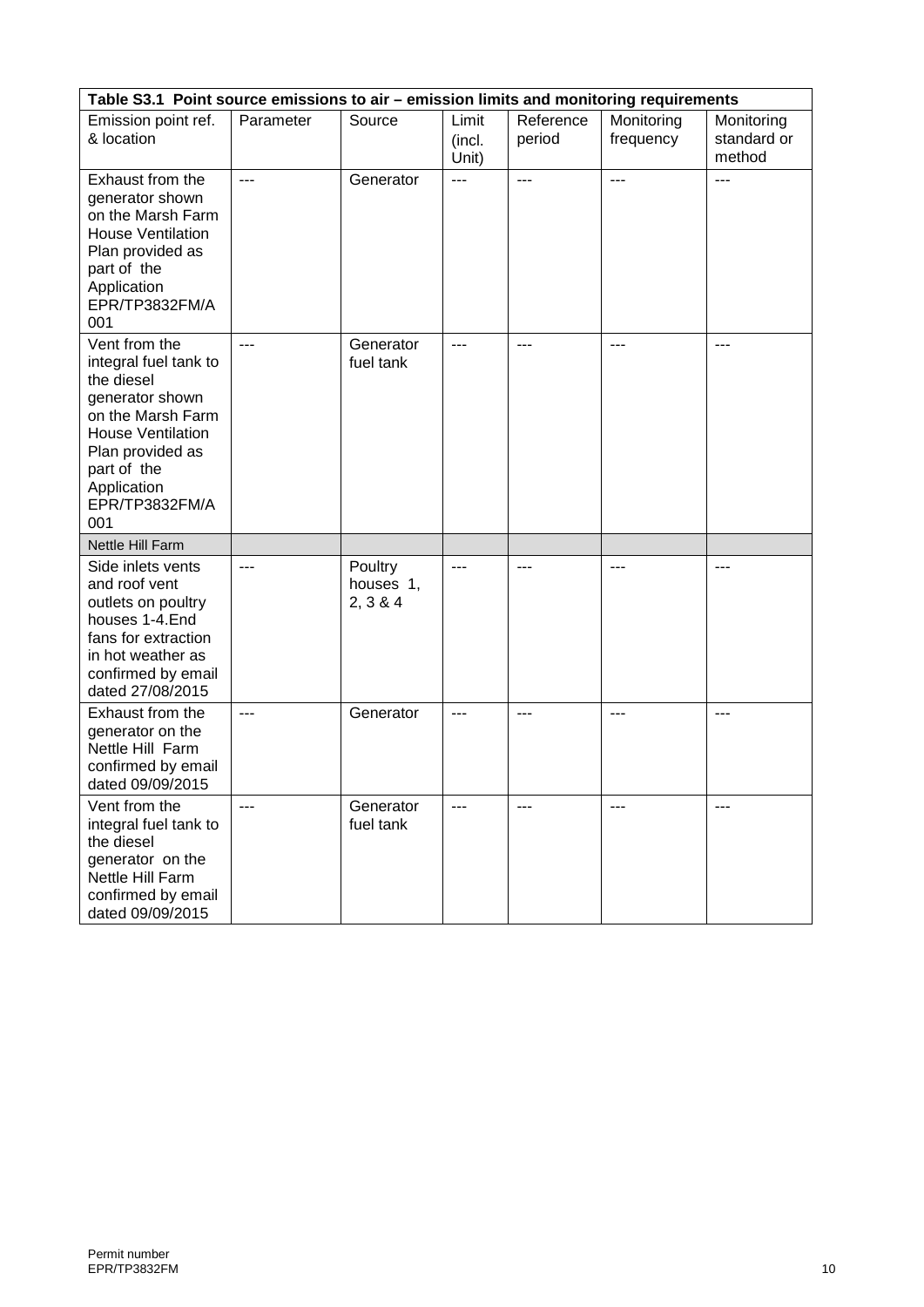| Table S3.2 Point source emissions to land-emission limits and monitoring requirements                                                             |                |                                                                                    |                          |                     |                         |                                     |
|---------------------------------------------------------------------------------------------------------------------------------------------------|----------------|------------------------------------------------------------------------------------|--------------------------|---------------------|-------------------------|-------------------------------------|
| Emission point ref.<br>& location                                                                                                                 | Parameter      | Source                                                                             | Limit<br>(incl.<br>Unit) | Reference<br>period | Monitoring<br>frequency | Monitoring<br>standard or<br>method |
| Wayside Farm (Burgh)                                                                                                                              |                |                                                                                    |                          |                     |                         |                                     |
| Soakaways<br>surrounding all<br>poultry houses as<br>indicated on the<br>Wayside Farm<br>drainage plan in<br>application<br>EPR/TP3832FM/A<br>001 | $---$          | Roof water<br>from poultry<br>houses<br>Burgh 1, 2,<br>3, 4, 12, 13,<br>13a and 17 | $---$                    | $---$               | $\overline{a}$          | $---$                               |
| French drains<br>acting as<br>soakaways as<br>indicated on the<br>Wayside Farm<br>drainage plan in<br>application<br>EPR/TP3832FM/A<br>001        |                | Roof water<br>from poultry<br>houses<br>Burgh 1, 2,<br>3, 4, 12, 13,<br>13a & 17   | ---                      |                     | ---                     | ---                                 |
| Marsh Farm                                                                                                                                        |                |                                                                                    |                          |                     |                         |                                     |
| Soakaways<br>surrounding all<br>poultry houses as<br>indicated on the<br>Marsh Farm<br>drainage plan in<br>application<br>EPR/TP3832FM/A<br>001   |                | Roof water<br>from poultry<br>houses<br>Marsh 1, 2,<br>3 & 4                       | ---                      |                     |                         |                                     |
| French drains<br>acting as<br>soakaways as<br>indicated on the<br>Marsh Farm<br>drainage plan in<br>application<br>EPR/TP3832FM/A<br>001          | $- - -$        | Roof water<br>from poultry<br>houses<br>Marsh 1, 2,<br>$3$ and $4$                 | ---                      | $- - -$             | $---$                   | $---$                               |
| Nettle Hill Farm                                                                                                                                  |                |                                                                                    |                          |                     |                         |                                     |
| Pipes directing<br>water to boundary<br>grassed ditches<br>confirmed by email<br>dated 10/09/2015                                                 | $\overline{a}$ | Roof water<br>from poultry<br>houses 1, 2,<br>$3$ and $4$                          | $---$                    | $- - -$             | $---$                   | $\cdots$                            |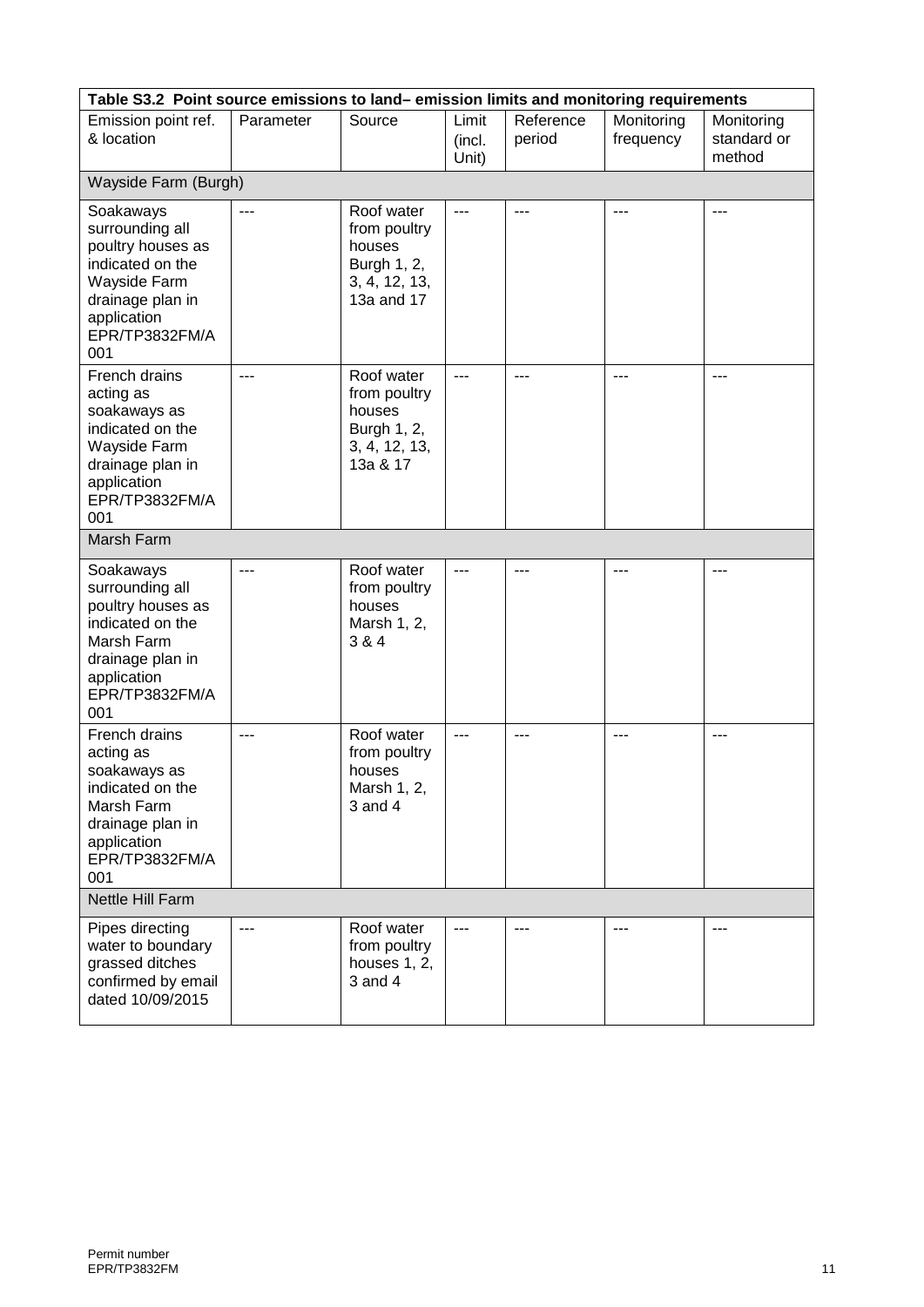# **Schedule 4 – Reporting**

There is no reporting under this schedule.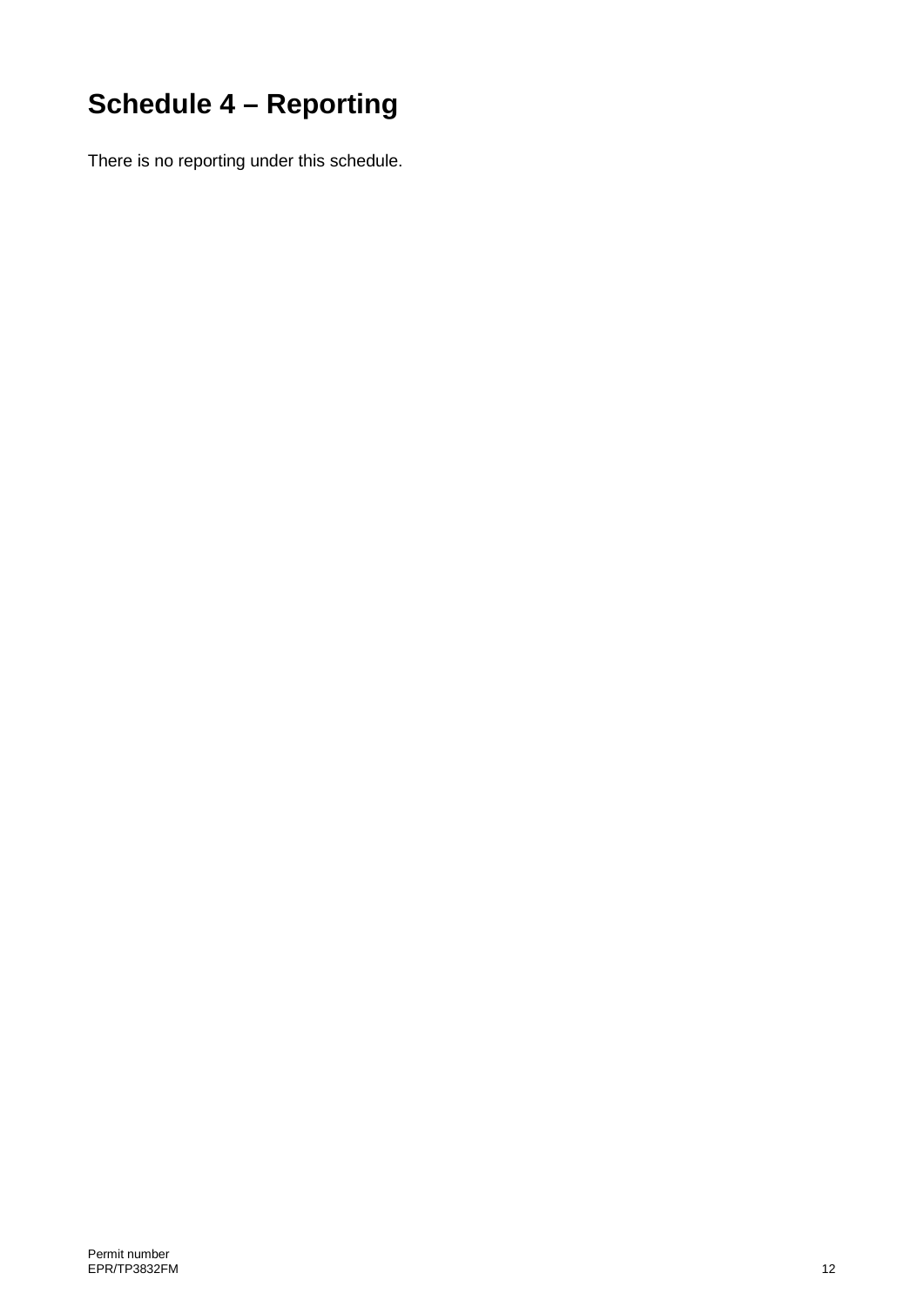# **Schedule 5 – Notification**

These pages outline the information that the operator must provide.

Units of measurement used in information supplied under Part A and B requirements shall be appropriate to the circumstances of the emission. Where appropriate, a comparison should be made of actual emissions and authorised emission limits.

If any information is considered commercially confidential, it should be separated from non-confidential information, supplied on a separate sheet and accompanied by an application for commercial confidentiality under the provisions of the EP Regulations.

## **Part A**

| Permit Number                  |  |
|--------------------------------|--|
| Name of operator               |  |
| <b>Location of Facility</b>    |  |
| Time and date of the detection |  |

| (a) Notification requirements for any malfunction, breakdown or failure of equipment or techniques,<br>accident, or emission of a substance not controlled by an emission limit which has caused, is<br>causing or may cause significant pollution |  |  |  |
|----------------------------------------------------------------------------------------------------------------------------------------------------------------------------------------------------------------------------------------------------|--|--|--|
| To be notified within 24 hours of detection                                                                                                                                                                                                        |  |  |  |
| Date and time of the event                                                                                                                                                                                                                         |  |  |  |
| Reference or description of the<br>location of the event                                                                                                                                                                                           |  |  |  |
| Description of where any release<br>into the environment took place                                                                                                                                                                                |  |  |  |
| Substances(s) potentially released                                                                                                                                                                                                                 |  |  |  |
| Best estimate of the quantity or<br>rate of release of substances                                                                                                                                                                                  |  |  |  |
| Measures taken, or intended to be<br>taken, to stop any emission                                                                                                                                                                                   |  |  |  |
| Description of the failure or<br>accident.                                                                                                                                                                                                         |  |  |  |

| (b) Notification requirements for the breach of a limit          |  |  |
|------------------------------------------------------------------|--|--|
| To be notified within 24 hours of detection                      |  |  |
| Emission point reference/ source                                 |  |  |
| Parameter(s)                                                     |  |  |
| Limit                                                            |  |  |
| Measured value and uncertainty                                   |  |  |
| Date and time of monitoring                                      |  |  |
| Measures taken, or intended to be<br>taken, to stop the emission |  |  |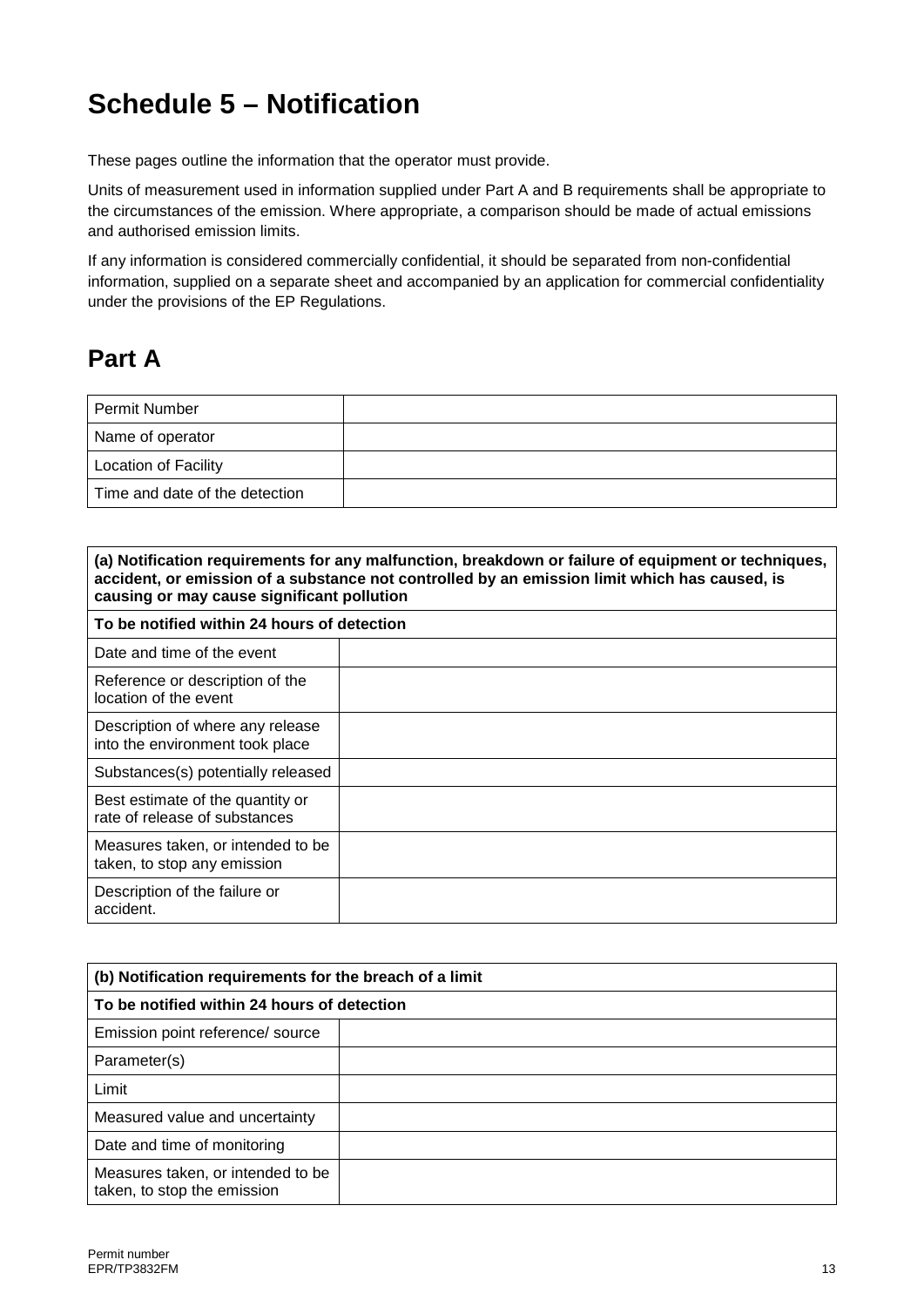| Time periods for notification following detection of a breach of a limit |                            |  |
|--------------------------------------------------------------------------|----------------------------|--|
| <b>Parameter</b>                                                         | <b>Notification period</b> |  |
|                                                                          |                            |  |
|                                                                          |                            |  |
|                                                                          |                            |  |

| (c) Notification requirements for the detection of any significant adverse environmental effect<br>To be notified within 24 hours of detection |  |  |
|------------------------------------------------------------------------------------------------------------------------------------------------|--|--|
|                                                                                                                                                |  |  |
| Substances(s) detected                                                                                                                         |  |  |
| Concentrations of substances<br>detected                                                                                                       |  |  |
| Date of monitoring/sampling                                                                                                                    |  |  |

## **Part B – to be submitted as soon as practicable**

| Any more accurate information on the matters for<br>notification under Part A.                                                                               |  |
|--------------------------------------------------------------------------------------------------------------------------------------------------------------|--|
| Measures taken, or intended to be taken, to prevent<br>a recurrence of the incident                                                                          |  |
| Measures taken, or intended to be taken, to rectify,<br>limit or prevent any pollution of the environment<br>which has been or may be caused by the emission |  |
| The dates of any unauthorised emissions from the<br>facility in the preceding 24 months.                                                                     |  |

| Name*     |  |
|-----------|--|
| Post      |  |
| Signature |  |
| Date      |  |

\* authorised to sign on behalf of the operator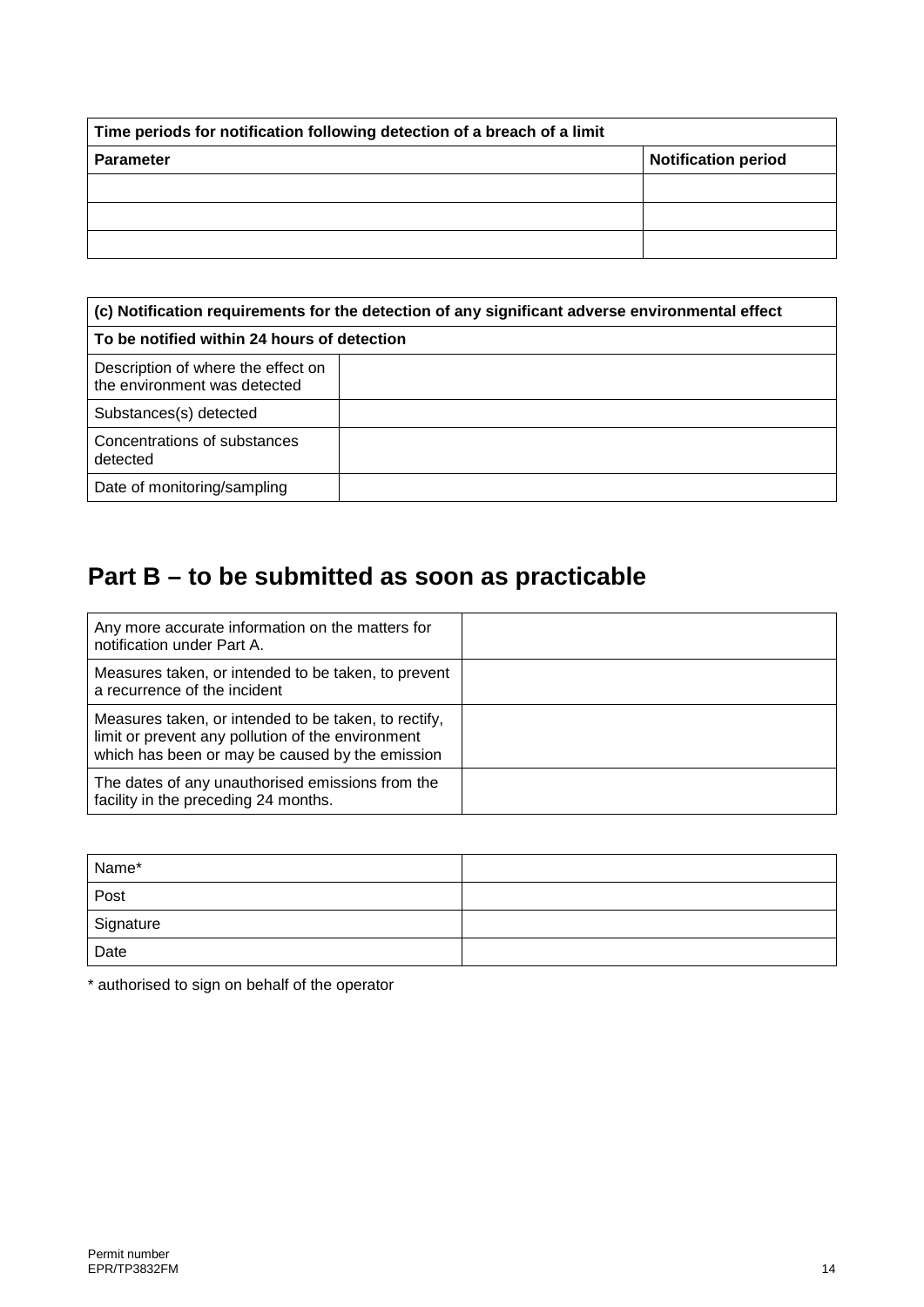## **Schedule 6 – Interpretation**

"accident" means an accident that may result in pollution.

"application" means the application for this permit, together with any additional information supplied by the operator as part of the application and any response to a notice served under Schedule 5 to the EP Regulations.

"authorised officer" means any person authorised by the Environment Agency under section 108(1) of The Environment Act 1995 to exercise, in accordance with the terms of any such authorisation, any power specified in section 108(4) of that Act.

"building" means a construction that has the objective of providing sheltering cover and minimising emissions of noise, particulate matter, odour and litter.

"emissions to land" includes emissions to groundwater.

"emissions of substances not controlled by emission limits" means emissions of substances to air, water or land from the activities, either from the emission points specified in schedule 3 or from other localised or diffuse sources, which are not controlled by an emission limit.

"EP Regulations" means The Environmental Permitting (England and Wales) Regulations SI 2010 No.675 and words and expressions used in this permit which are also used in the Regulations have the same meanings as in those Regulations.

"groundwater" means all water, which is below the surface of the ground in the saturation zone and in direct contact with the ground or subsoil.

'Hazardous property' has the meaning in Annex lll of the Waste Framework Directive.

"Industrial Emissions Directive" means DIRECTIVE 2010/75/EU OF THE EUROPEAN PARLIAMENT AND OF THE COUNCIL of 24 November 2010 on industrial emissions.

'List of Wastes' means the list of wastes established by Commission Decision [2000/532/EC](http://www.legislation.gov.uk/european/decision/2000/0532) replacing Decision [94/3/EC](http://www.legislation.gov.uk/european/decision/1994/0003) establishing a list of wastes pursuant to Article 1(a) of Council Directive [75/442/EEC](http://www.legislation.gov.uk/european/directive/1975/0442) on waste and Council Decision [94/904/EC](http://www.legislation.gov.uk/european/decision/1994/0904) establishing a list of hazardous waste pursuant to Article 1(4) of Council Directive [91/689/EEC](http://www.legislation.gov.uk/european/decision/1991/0689) on hazardous waste, as amended from time to time.

"Manure and slurry" have the following meaning:

- Manures may be either slurries or solid manures.
- Slurries consist of excreta produced by livestock whilst in a yard or building mixed with rainwater and wash water and, in some cases, waste bedding and feed. Slurries can be pumped or discharged by gravity.
- Slurry includes duck effluent, seepage from manure and wash water.
- Solid manures include farmyard manure (FYM) and comprise material from straw-based housing systems, excreta with lots of straw/sawdust/woodchips in it, or solids from mechanical separators.
- Most poultry systems produce solid manure (litter).
- Solid manure can generally be stacked.

"pests" means Birds, Vermin and Insects.

"SGN How to comply – Intensive Farming" The EPR Sector Guidance Note 6.09 for intensive pig and poultry farmers, Version 2 published January 2010.

"year" means calendar year ending 31 December.